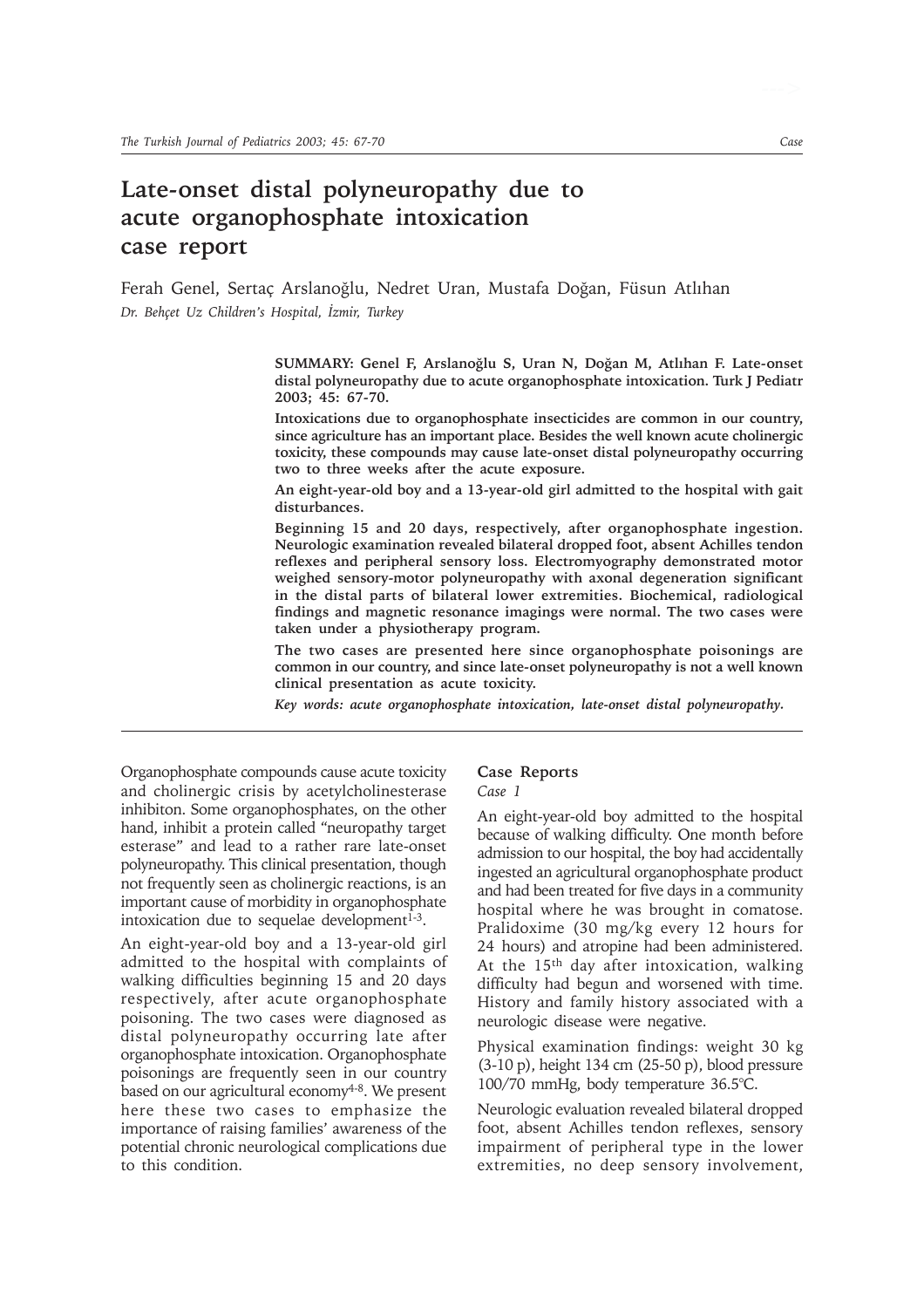His laboratory investigations, including complete blood cell count, urinalysis, blood glucose, electrolytes, and liver and renal function tests were normal.

Electromyography (EMG) revealed electrophysiological findings referring to symmetrical sensory-motor polyneuropathy (predominantly motor involvement) with significant distal axonal degeneration in the lower extremities. Thoracolumbosacral magnetic resonance imaging (MRI) was normal.

#### *Case 2*

After one day of treatment in a private hospital, a 13-year-old girl who had ingested organophosphate insecticide in a suicide attempt was admitted to our hospital. She was given pralidoxime (1 g every 12 hours for 24 hours) and atropine and was discharged at the 8th day. She suffered from gait disturbance at the 20<sup>th</sup> day after acute intoxication and was rehospitalized. History and family history associated with a neurologic disease were negative.

Physical examination findings: weight 60 kg (50-75 p), height 155 cm (25-50 p), blood pressure 110/70 mmHg, body temperature 36°C.

Neurologic evaluation revealed bilateral dropped foot, bilateral absent Achilles tendon reflexes, sensory impairment of peripheral type in the lower extremities, no deep sensory involvement, normal muscle strength in upper extremities and 2/5 in lower extremities and no cranial nerve involvement. The other systems were normal.

Laboratory tests: Routine urine analysis, complete blood cell count, blood glucose, electrolytes, and liver and renal function test results were normal.

Electromyography (EMG) revelaled electrophysiological findings referring to symmetrical sensory-motor polyneuropathy (predominantly motor involvement) with significant distal axonal degeneration in the lower extremities. Thoracolumbosacral MRI was normal.

### **Discussion**

Three million people in the world suffer from intoxication due to organophosphate compounds annually and approximately 220,000 of them die. Organophosphates cause acute symptoms by the

inhibition of acetylcholinesterase<sup>9</sup>. Several organophosphate compounds additionally lead to polyneuropathy by a different route: inhibition of neuropathy target esterase. But inhibiton of neuropathy target esterase is not enough for the development of neurotoxicity. In the experimental trials it was demonstrated that pohsphonate, carbamate and sulfonate inhibited neuropathy target esterase but neuropathy did not occur. It was even shown that these agents, occupying the catalytic region of neuropathy target esterase, avoided the neuropathic inhibitor binding and played a preventive role against neuropathy development. Data from the experimental studies and case reports demonstrated that phosphates, phosphoamidates and phosphonates were the ones that were neurotoxic esterase inhibitors leading to polyneuropathy10-14.

Symptoms appear two to three weeks after the ingestion of toxic material. Onset of the symptoms changes according to the dose and route of exposure. The onset may be delayed with the chronic exposure. Initial symptoms are generally cramps in legs. Subsequently distal paresthesia and sensory loss, and progressive weakness at the lower extremities occur and deep tendon reflexes become hypoactive. Similar symptoms may become evident in the forearm and hands. Sensory loss is mild. Occasionally mild pyramidal findings may accompany the clinical presentation<sup>2,15</sup>. The initial neurologic symptom in our cases was gait disturbance which manifested 15 and 20 days after the acute exposure, respectively, and progressed.

Electrophysiologic studies demonstrate distal symmetrical, generally motor type polyneuropathy particularly at the lower extremities. In our patients, the neurologic and electrophysiological findings were limited to the lower extremities and upper extremities were normal. This is probably because long fibers with breader diameters are more susceptible than the narrow and short ones. Degeneration in the anterior columns of thoracic and lumbar parts of the spinal cord has been reported as central nervous system involvement<sup>2,13</sup>. Late-onset polyneuropathy caused by organophosphate compounds is diagnosed by history and clinical findings. Senanayake et al.<sup>16</sup> defined a clinical picture appearing one to four days after intoxication with organophosphates such as phention, dymetoate, monochrotopos. They termed this condition "intermediate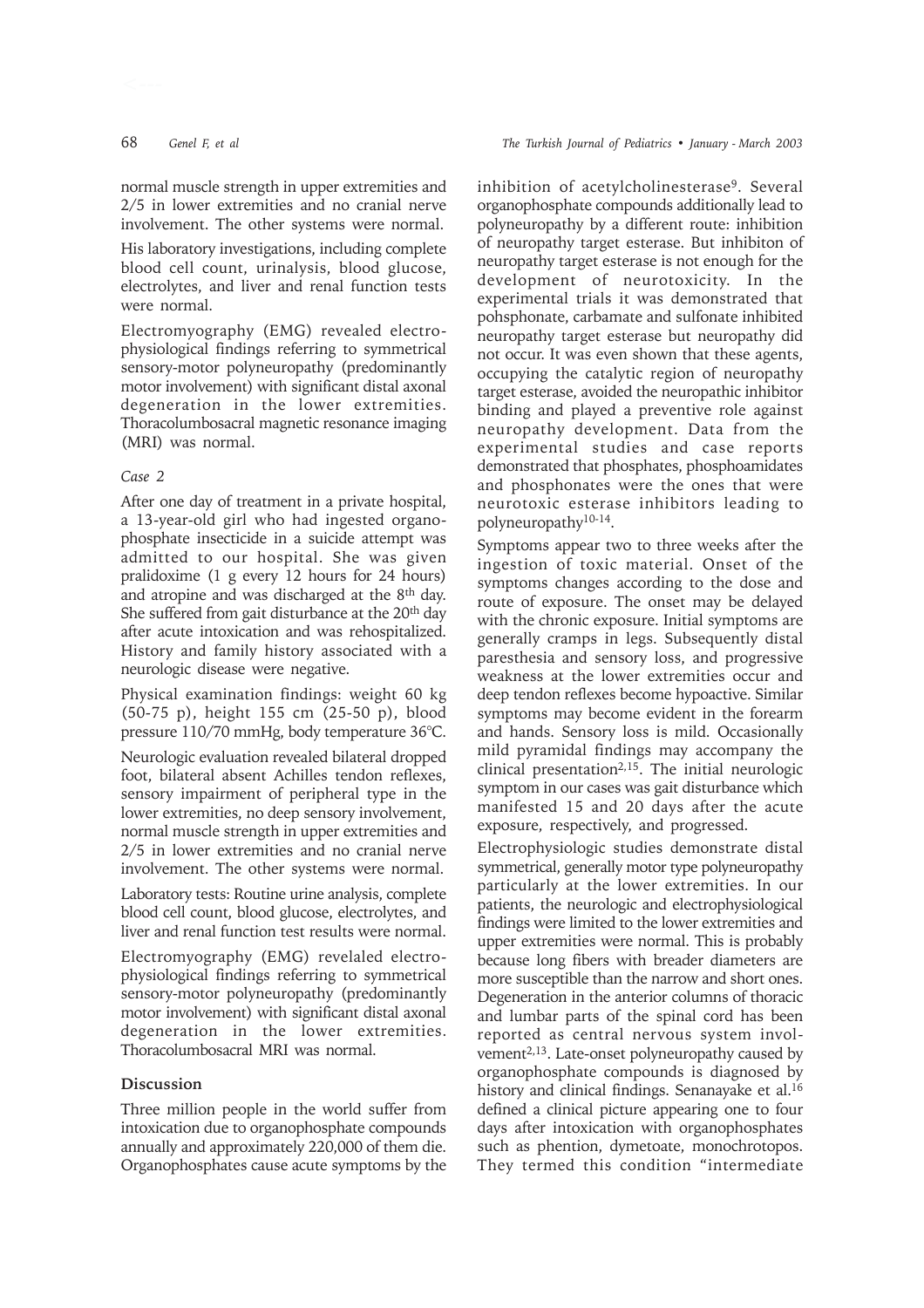syndrome". The most striking clinical finding in this syndrome is muscle weakness. Despite lateonset polyneuropathy, proximal muscles of the extremities and flexors of the neck are particularly involved. Cranial nerve palsies are common. Respiratory muscle involvement may be lethal.

There is no specific therapy for the late-onset polyneuropathy due to organophosphate compounds. Physiotherapy is effective. Pralidoxime that reactivates cholinesterase in the acute phase, fails to reactivate neuropathy target esterase. Prognosis is variable. Peripheral nerve destruction may cause atrophy, dropped foot, claw hand. Central nervous system involvement may result in spasticity and ataxia. In general, severity of the pyramidal involvement predicts the prognosis.

In our cases physical examination findings and electrophysiological studies revealed distal symmetrical sensory motor polyneuropathy at the lower extremities. For the differential diagnosis thoracolumbosacral MRI gave normal images. Both of them were taken under a physiotherapy program.

Studies have shown that years after acute intoxication with organophosphates, memory and cognitive functions might be defective and vibrotactile sensitivity might be decreased, indicating the presence of peripheral neuropathy, although neurologic examination and electroencephalography (EEG) findings were normal17-20. Similar findings were reported in cases who had suffered from low-dose chronic exposure to organophosphate insecticides<sup>21</sup>. These studies conclude that chronic or subclinic defects may be seen in the central and peripheral nervous system after either acute or chronic organophosphate intoxications.

In our country based on agriculture, intoxications due to organophosphate insecticides are common. Besides well known and potentially lethal acute cholinergic toxicity, chronic neurologic effects causing important morbidity must be considered; patients and families must be informed of this kind of chronic toxicity.

#### **REFERENCES**

1. Feldman RG. Effect of toxins and physical agents on the nervous system. In: Bradley WG, Daroff RB, Fenichel GM, Marsden CD (eds). Neurology in Clinical Practice. Boston. Butterworth-Heinemenn; 1991: 1185-1209.

- 2. Lotti M, Becker CE, Aminoff MS. Organophosphate polyneuropathy: pathogenesis and prevention. Neurology 1984; 34: 658-662.
- 3. SUN DH, Zhou HD, Xue SZ. Epidemiologic survey on organophosphate induce delayed polyneuropathy among patients recovered from methamidophos poisoning. Med Lav 1998; 89: 123-128.
- 4. Hical F, Hincal AA, Muftu Y, et al. Epidemiological aspects of childhood poisonings in Ankara: a 10-year survey. Hum Toxicol 1987; 6: 147-152.
- 5. Ecevit Zİ, Sarıkayalar F. Organik Fosfor Zehirlenmeleri. Çocuk Sağlığı ve Hastalıkları Dergisi 1989; 32: 307-317.
- 6. Anadol D, Çamur S, Öztürk R, Korkmaz A, Özalp İ. A statistical study of 286 cases admitted to the Pediatric Intensive Care Unit: a one year experience. 2nd World Congress on Pediatric Intensive Care, 23- 26 June 1996, Rotterdam, The Netherlands.
- 7. Pinar A, Fowler J, Bond GR. Acute poisoning in İzmir. Turkey-a pilot epidemiologic study. J Toxicol Clin Toxicol 1993; 31: 593-601.
- 8. Hallaç İK, Poyrazoğlu MH, Aydın K, Kurtoğlu S, Üstünbaş S. Üstünbaş HB. Çocukluk çağı zehirlenmeleri: son 10 yılın değerlendirilmesi. İstanbul Çocuk Kliniği Dergisi 1996, 31: 337-339.
- 9. Steenland K. Chronic neurological effect of organophosphate pesticides. Br Med J 1996; 312: 1312-1313.
- 10. Lotti M. The pathogenesis of organophosphate polyneuropathy. Crit Rev Toxicol 1991; 21: 465-487.
- 11. Lotti M, Moretto A, Bertolazzi M, Peraica M, Fioroni F. Organophosphate polyneuropathy and neuropathy target esterase: studies with methamidophos and its resolved optical isomers. Arch Toxicol 1995; 69: 330-336.
- 12. Moretto A, Bertolazzi M, Lotti M. The phosphorothioic acid 0-(2 chloro-2, 3, 3 trifluorocyclobutyl) 0-ethyl Spropyl ester exacerbates polyneuropathy target esterase. Toxicol Appl Pharmacol 1994; 129: 133-137.
- 13. Lotti M, Moretto A, Zoppelari R, Dainese R, Rizzuto N, Barusco G. Inhibition of lymphocytic neuropathy target esterase predicts the development of organophosphate induced delayed polyneuroptahy. Arch Toxicol 1986; 59: 176-179.
- 14. Massicatte ML, Inzana KD, Ehrich M, Jortner BS. Neuropathologic effects of phenylmethylsulfonyl fluoride induce promotion and protection in organophosphorus ester induced delayed neuropathy in hens. Neurotoxicology 1999; 20: 749-759.
- 15. Weiner ML, Jortner BS. Organophosphate induced delayed neurotoxicity of triarylphosphates. Neurotoxicology 1999; 20: 653-673.
- 16. Senanayake N, Karaliedde L. Neurotoxic effects of organophosphorus insecticides. N Engl J Med 1987; 316: 761-763.
- 17. Savage E, Keefe T, Mounce L, Meaton R, Lewis S, Burcar P. Chronic neurological sequelae of acute organophosphate pesticide poisoning. Arch Environ Health 1990; 43: 38-45.